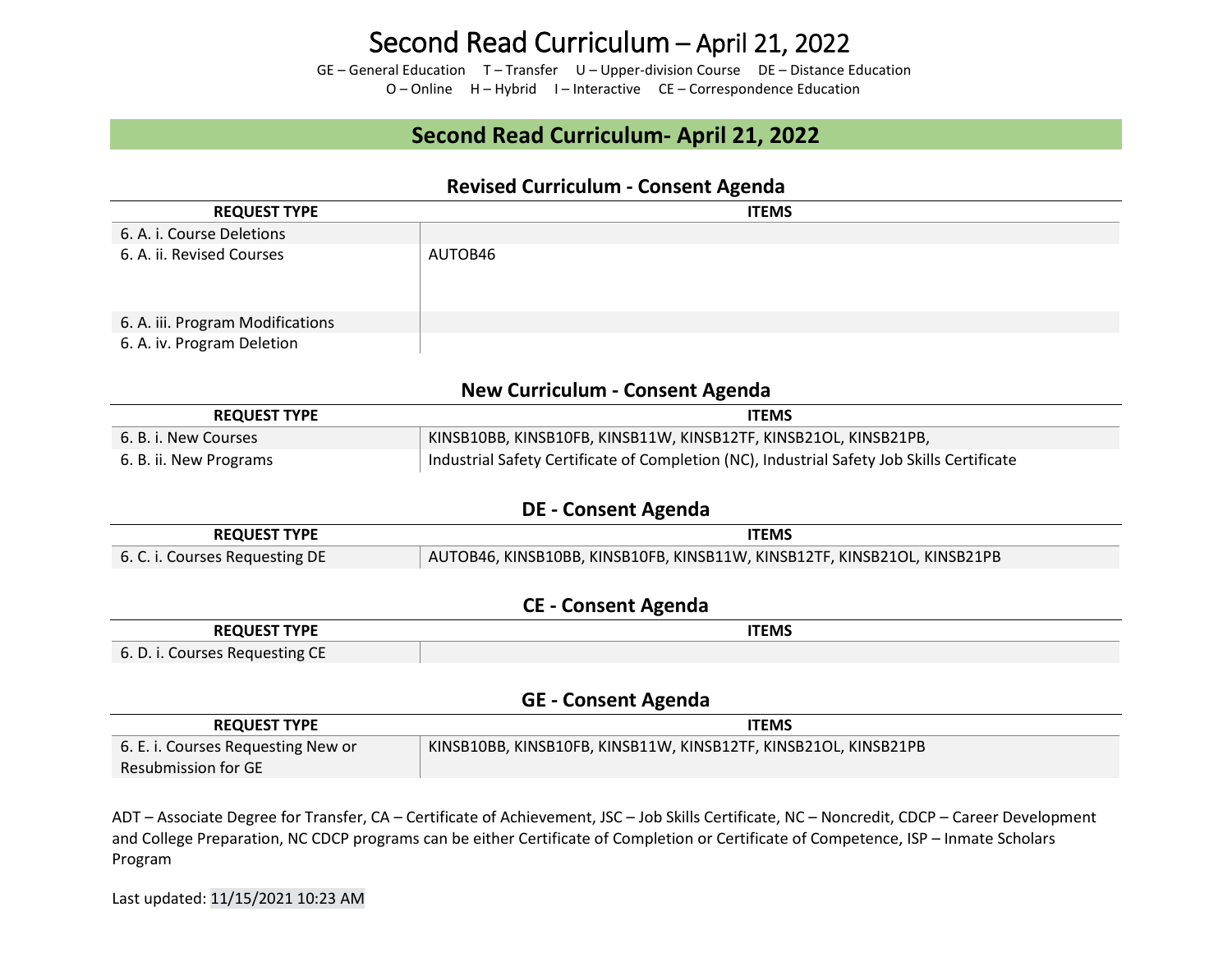GE – General Education T – Transfer U – Upper-division Course DE – Distance Education O – Online H – Hybrid I – Interactive CE – Correspondence Education

### **Second Read Curriculum Review**

### **Courses**

| <b>Review</b><br>Team | Course    | <b>Course Title</b>                                 | <b>Units</b> | <b>Current</b><br><b>Attributes</b> | <b>Attributes</b><br>Requested | <b>Request Type</b> |
|-----------------------|-----------|-----------------------------------------------------|--------------|-------------------------------------|--------------------------------|---------------------|
| A                     | AUTOB46   | <b>Automatic Transmissions</b>                      | 4.5          | DE: H                               | DE: H<br>T: CSU                | Revision            |
| B                     | KINSB10BB | Intercollegiate Competition Men:<br>Basketball      | 1.5          |                                     | DE: H, O, I<br>T: CSU & UC     | <b>New</b>          |
| C                     | KINSB10FB | Intercollegiate Competition Men: Football           | 3.00         |                                     | DE: H, O, I<br>T: CSU & UC     | <b>New</b>          |
| D                     | KINSB11W  | Intercollegiate Competition for Women:<br>Wrestling | 3.00         |                                     | DE: H, O, I<br>T: CSU & UC     | <b>New</b>          |
| E                     | KINSB12TF | Intercollegiate Competition: Track and<br>Field     | 3.00         |                                     | DE: H, O, I<br>T: CSU & UC     | <b>New</b>          |
| F                     | KINSB21OL | Beginning Olympic Lifting                           | 1.00         |                                     | DE: H, O, I<br>T: CSU & UC     | <b>New</b>          |
| G                     | KINSB21PB | <b>Beginning Pickleball</b>                         | 1.00         |                                     | DE: H, O, I<br>T: CSU & UC     | New                 |

**DE**

| <b>Review</b><br>Team | <b>Course</b> | <b>Course Title</b>            | <b>Units</b> | <b>Current</b><br><b>Attributes</b> | <b>Attributes</b><br>Reauested | <b>Request Type</b> |
|-----------------------|---------------|--------------------------------|--------------|-------------------------------------|--------------------------------|---------------------|
| А                     | AUTOB46       | <b>Automatic Transmissions</b> | 4.5          | DE: H                               | DE: H<br>T: CSU                | Revision            |

ADT – Associate Degree for Transfer, CA – Certificate of Achievement, JSC – Job Skills Certificate, NC – Noncredit, CDCP – Career Development and College Preparation, NC CDCP programs can be either Certificate of Completion or Certificate of Competence, ISP – Inmate Scholars Program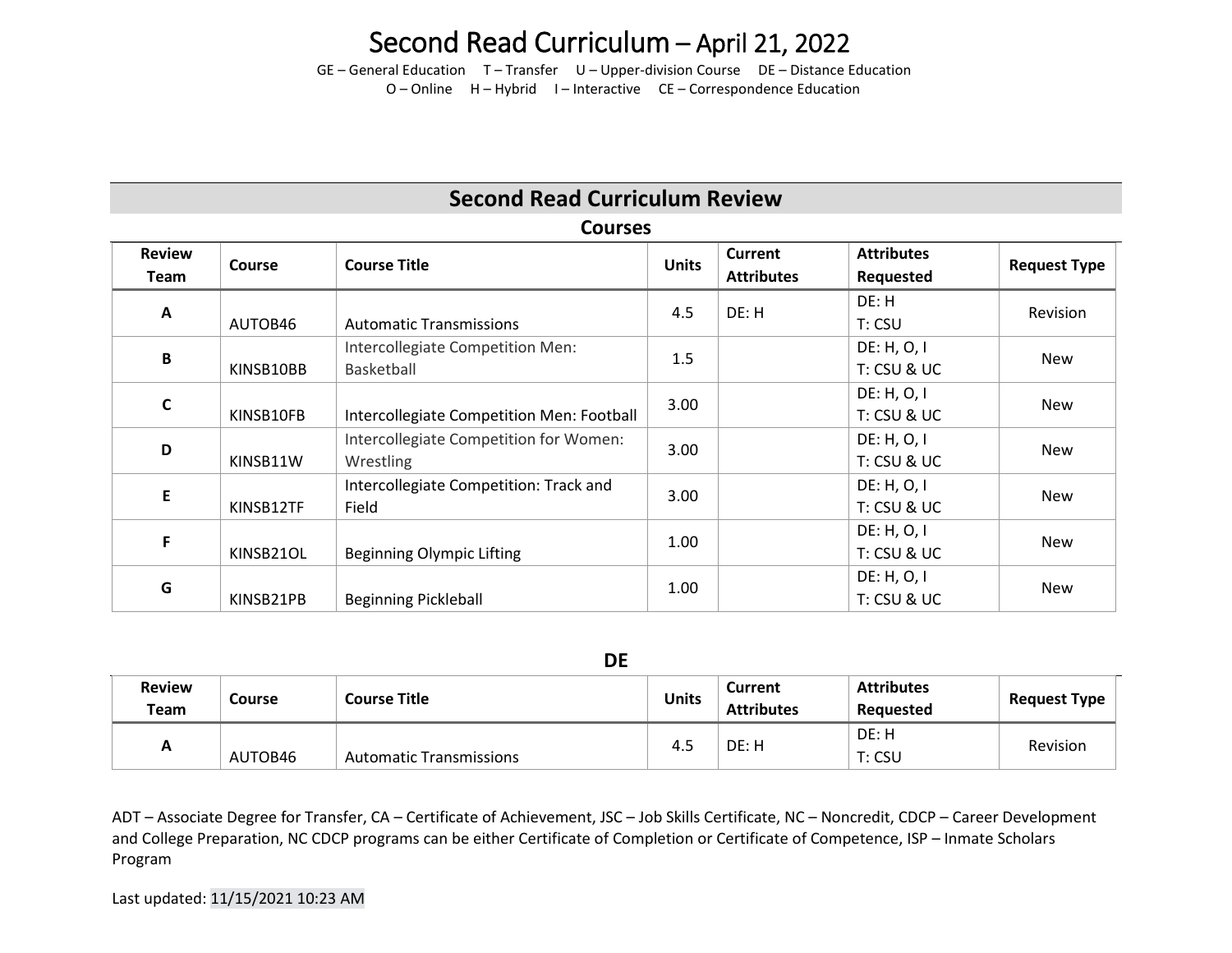GE – General Education T – Transfer U – Upper-division Course DE – Distance Education

O – Online H – Hybrid I – Interactive CE – Correspondence Education

| В  | KINSB10BB | Intercollegiate Competition Men:<br>Basketball      | 1.5  | DE: H, O, I<br>T: CSU & UC | <b>New</b> |
|----|-----------|-----------------------------------------------------|------|----------------------------|------------|
|    | KINSB10FB | Intercollegiate Competition Men: Football           | 3.00 | DE: H, O, I<br>T: CSU & UC | <b>New</b> |
| D  | KINSB11W  | Intercollegiate Competition for Women:<br>Wrestling | 3.00 | DE: H, O, I<br>T: CSU & UC | <b>New</b> |
| E. | KINSB12TF | Intercollegiate Competition: Track and<br>Field     | 3.00 | DE: H, O, I<br>T: CSU & UC | New        |
|    | KINSB21OL | Beginning Olympic Lifting                           | 1.00 | DE: H, O, I<br>T: CSU & UC | <b>New</b> |
| G  | KINSB21PB | <b>Beginning Pickleball</b>                         | 1.00 | DE: H, O, I<br>T: CSU & UC | <b>New</b> |

**GE**

| Course    | <b>Course Title</b>                                 | <b>Units</b> | <b>Current Attributes</b> | <b>Attributes Requested</b> | <b>Request Type</b> |
|-----------|-----------------------------------------------------|--------------|---------------------------|-----------------------------|---------------------|
| KINSB10BB | Intercollegiate Competition Men:<br>Basketball      | 1.5          |                           | GE: BC E.2                  | New                 |
| KINSB10FB | Intercollegiate Competition Men:<br>Football        | 3.00         |                           | GE: BC E.2                  | <b>New</b>          |
| KINSB11W  | Intercollegiate Competition for<br>Women: Wrestling | 3.00         |                           | DE: H, O, I<br>T: CSU & UC  | <b>New</b>          |
| KINSB12TF | Intercollegiate Competition: Track and<br>Field     | 3.00         |                           | GE: BC E.2                  | New                 |
| KINSB21OL | Beginning Olympic Lifting                           | 1.00         |                           | GE: BC E.2                  | New                 |
| KINSB21PB | <b>Beginning Pickleball</b>                         | 1.00         |                           | GE: BC E.2                  | <b>New</b>          |

ADT – Associate Degree for Transfer, CA – Certificate of Achievement, JSC – Job Skills Certificate, NC – Noncredit, CDCP – Career Development and College Preparation, NC CDCP programs can be either Certificate of Completion or Certificate of Competence, ISP – Inmate Scholars Program